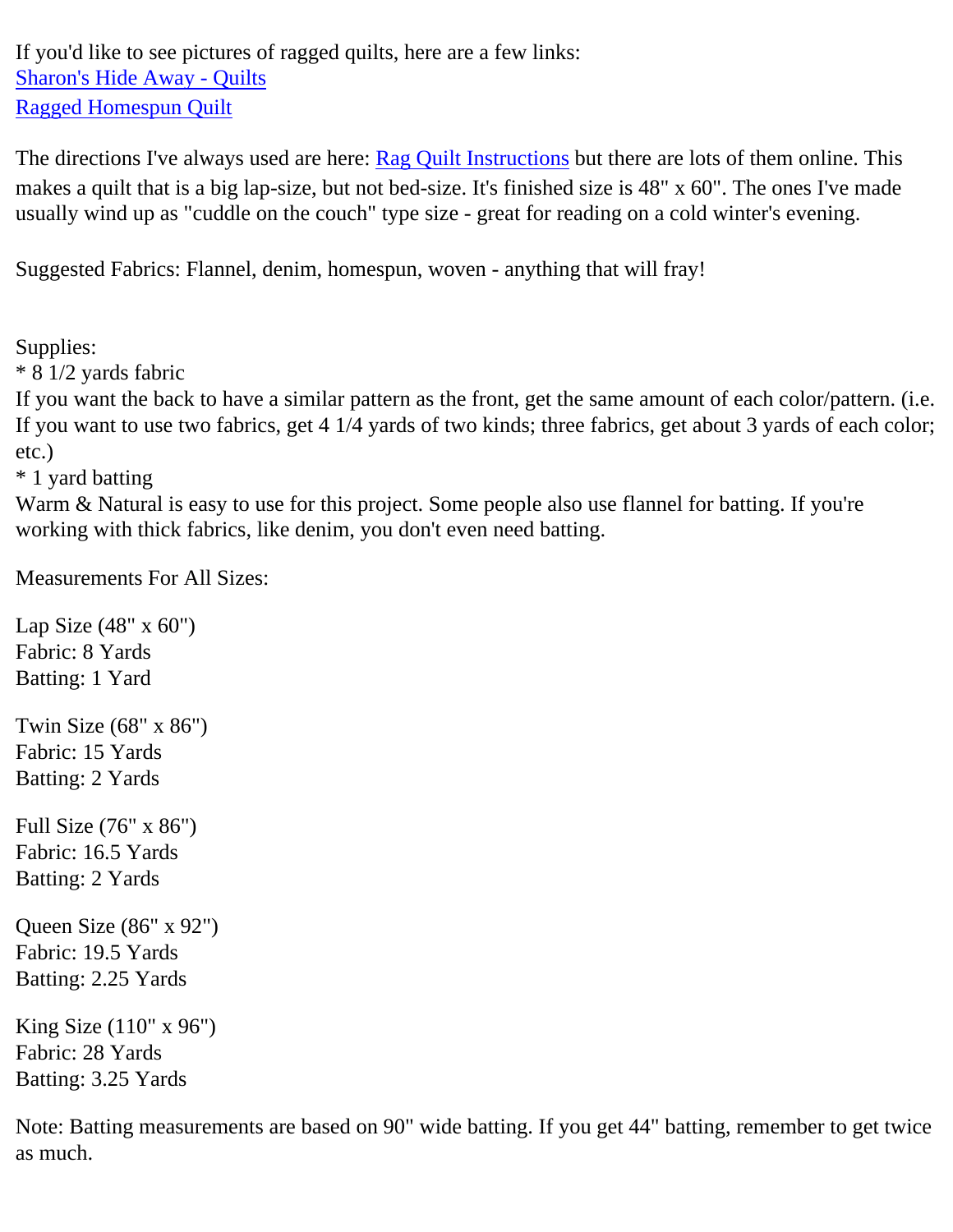Here are the number of quilt squares you'll need for each quilt size (all squares are 9"):

Lap Size: 126 Twin: 240 Full: 264 Queen: 312 King: 448 Crib 1 (42 x 56): 96 Crib 2 (42 x 63): 108

Here are the number of batting squares you'll need (all batting squares are 6.75"):

Lap Size: 63 Twin: 120 Full: 132 Queen: 156 King: 224 Crib 1 (42 x 56): 48 Crib 2 (42 x 63): 54

Assemble your squares in the pattern you'll want them to appear in the quilt. Assemble each square in this order:

- Bottom square, right side down
- Batting square
- Top square, right side up

I usually assemble all the pieces, lay them out to see what they'll look like, and then stack them by row. So, for my quilt, which is 9 rows long, I have 9 stacks.

Quilt each square by sewing a big "X" across each square, corner to corner:

When you sew the "X", do it all the way across the square, not just to the edge of the batting. Another important tip: no need to backstitch to "knot" your seam, since it'll have another seam over it when you sew the rows together, it doesn't need to be "knotted" off. This saves a lot of time! The "X" keeps the batting in place while you're assembling the rows.

After you have all the squares quilted, you can start assembling them:

Do each row individually and then you'll quilt all the rows together last.

To sew the rows: take the first to squares and place the two backs (the backside of your quilt) together. Sew with a 1" seam. Continue this for each square in the row, adding the new square to the one you just sewed, putting backsides together each time.